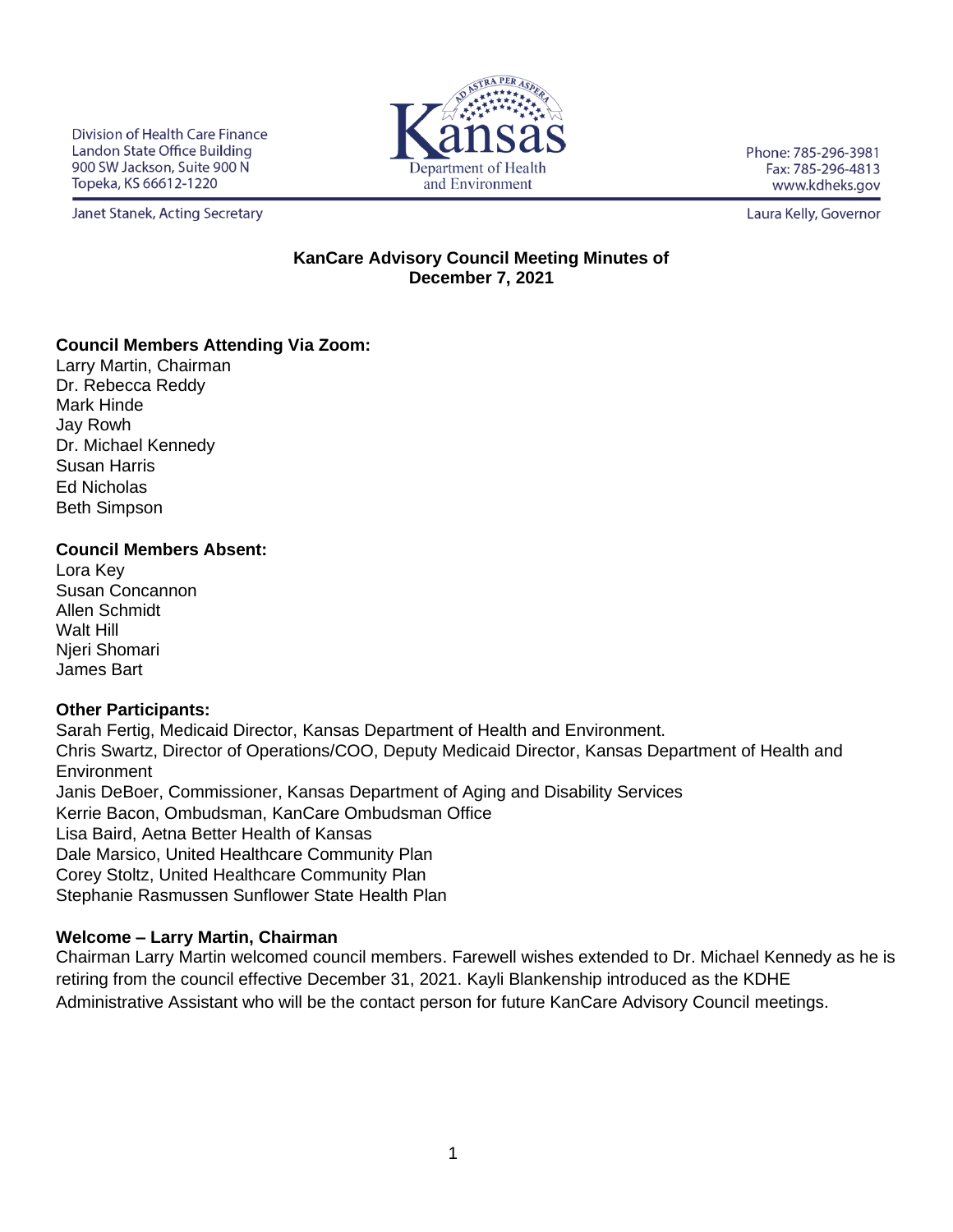### **Review and Approval of Minutes from Council meeting August 31, 2021**

Larry Martin asked if the Advisory Council had any changes to the proposed agenda and there were none. The August 31, 2021 meeting minutes were approved as written by the Council.

### **Old Business – KanCare Advisory Council**

### **Define the capable person policy in regard to the care of our disabled kids and adults in need of care per their personal care plans – Ed Nicholas**

 Kim Tjelmeland emailed Amy Penrod, Kansas Department of Aging and Disability Services the contact information for Ed Nicholas to address this business item prior to the next KanCare Advisory Council meeting. Topic will remain on old business.

#### **What are the average nursing hours that our consumers are receiving compared to the hours that they are given according to their basis score – Ed Nicholas**

 Kim Tjelmeland emailed Amy Penrod, Kansas Department of Aging and Disability Services the contact information for Ed Nicholas to address this business item prior to the next KanCare Advisory Council meeting. Topic will remain on old business.

#### **New Business – KanCare Advisory Council**

No new business items were received for this meeting.

# **KDHE Update - Sarah Fertig, Medicaid Director, Kansas Department of Health and Environment and Chris Swartz, Director of Operations/COO, Deputy Medicaid Director, Kansas Department of Health and Environment**

Sarah Fertig announced Janet Stanek will serve as Acting Secretary for Kansas Department of Health and Environment until the Kansas Senate confirms her as the new head for the agency. An introduction and brief background was provided by Susan Harris, new member to the KanCare Advisory Council.

Sarah provided a federal update on the American Rescue Plan Act of 2021 (ARPA). Update on 10% increase in FMAP funding for HCBS/PACE/home health. KDHE and KDADS submitted a joint initial spending plan to CMS on July 9, 2021. "Partial approval" received on September 30, 2021, along with a series of questions on certain projects. Responses to those questions were submitted promptly. KDHE received informal notice of approval on December 1, 2021. The Public Health Emergency (PHE) declaration expires January 16, 2022; may be extended by HHS Secretary for additional 90-day periods. New federal COVID-19 vaccination rules: Federal contractor rule on October 29, 2021, seven states (Alabama, Georgia, Idaho, Kansas, South Carolina, Utah and West Virginia) filed a lawsuit in the U.S. District Court for the Southern District of Georgia against the Federal Contractor Vaccine Mandate. The court set a hearing on those parties' request for a preliminary injunction for December 3, 2021. A separate lawsuit filed by Kentucky, Ohio and Tennessee resulted in a preliminary injunction on November 30, 2021. CMS rule on November 10, 2021, 10 states (Alaska, Arkansas, Iowa, Kansas, Missouri, Nebraska, New Hampshire, North Dakota, South Dakota, and Wyoming) filed a lawsuit in the U.S. District Court for the Eastern District of Missouri, challenging CMS's Vaccine Mandate for healthcare workers. The lawsuit alleges violations of the Administrative Procedure Act (APA), the Social Security Act, 42 U.S.C. § 1395z, 42 U.S.C. § 1302, and constitutional violations. Preliminary injunction granted on November 29, 2021. The OSHA rule for preliminary injunction granted on November 6, 2021.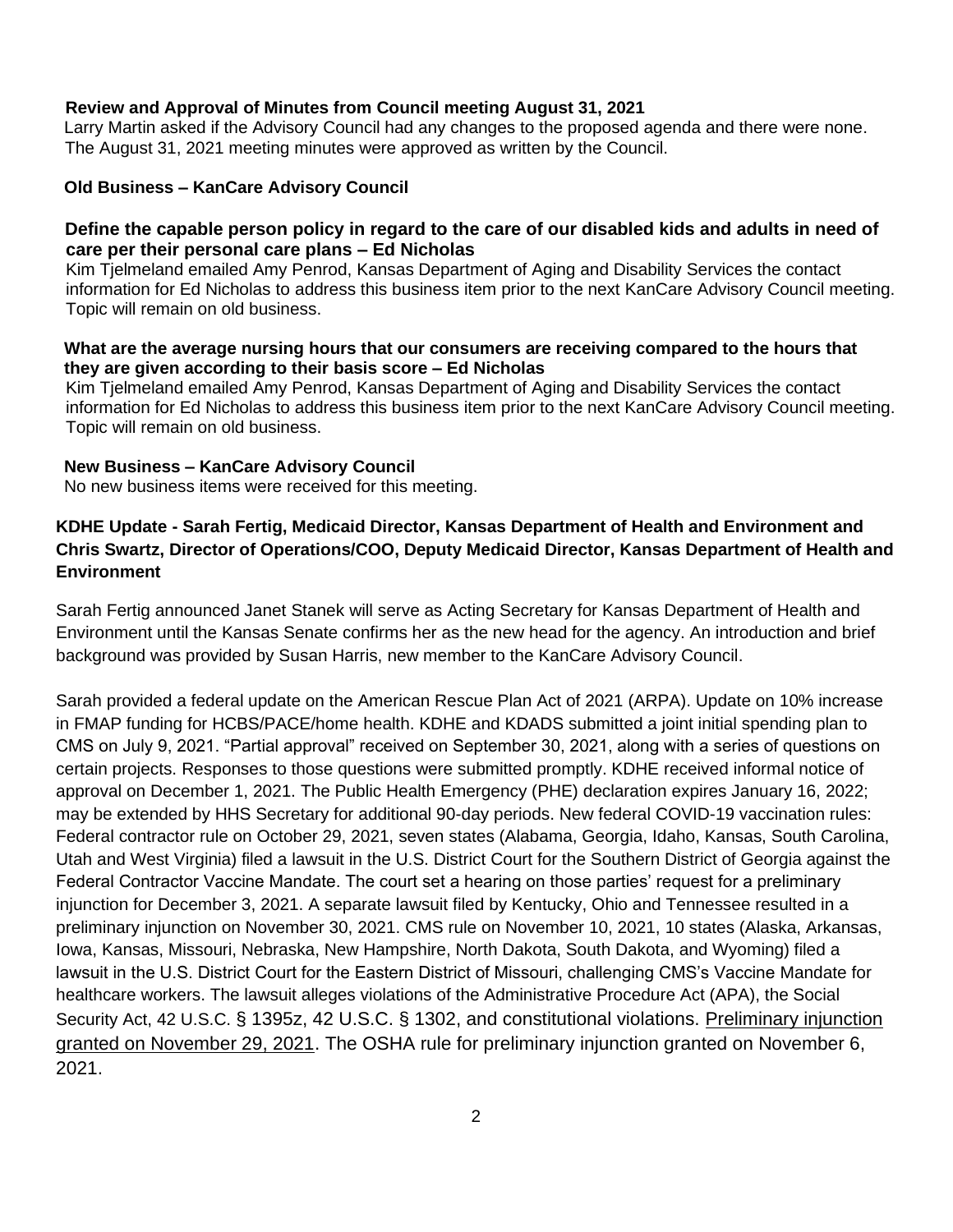The upcoming legislative committees: December 9, 2021, 340B committee. December 13-14, 2021, Bob Bethell KanCare Oversight Committee. December 15-16, 2021, Special Committee on Mental Health Modernization and Reform.

2021 Special Legislative Session: New legislation HB 2001 (see HB 2001 | Bills and Resolutions | Kansas [State Legislature \(kslegislature.org\).](http://www.kslegislature.org/li_2021s/b2021s/measures/hb2001/) This HB becomes effective November 23, 2021 and applies to any person "who employs one or more persons." Requires the employer to grant an exemption from the employer's COVID-19 vaccination requirement if an employee or applicant submits the following: A note from a physician or delegated health care provider stating that the vaccine requirement would "endanger the life or health of the employee or an individual who resides with the employee", or a written waiver request stating that complying with the employer's vaccination requirement would violate sincerely held religious beliefs of the employee or applicant, including "non-theistic moral and ethical beliefs as to what is right and wrong that are sincerely held with the strength of traditional religious views." Employers may not inquire into the sincerity of exemption requests based upon religious beliefs. Aggrieved persons may file a complaint with the Kansas Secretary of Labor, and the Secretary must promptly initiate an investigation. The Secretary of Labor must then issue a final order with findings and conclusions as to whether a violation occurred. The Attorney General is required to secure enforcement of the order by filing a civil action against the employer. The court may impose a civil penalty not to exceed \$10,000 per violation for employers with fewer than 100 employees, or not to exceed \$50,000 for employers with more than 100 employees. The Attorney General shall not file such civil action if the employer reinstates the terminated employee with back pay.

The 2022 Session begins Monday, January 10, 2022.

KDHE is working with Mercer as the consultant for the KanCare contract reprocurement. Internal meetings are in process to develop a work plan, communication plan, etc. The RFP development will begin after the new year.

Chris Swartz provided an update on resuming KanCare renewals due to the end of the Public Health Emergency (PHE). During the past two years, current contact information for individuals has not been updated. The following steps will be used to update contact information: A script will be given to the call center to request members to provide current contact information. A front message will be placed on the automated voice response messaging system used by the beneficiaries. A message will be placed on the KanCare website of the importance for individuals to provide current contact information. The Managed Care Organizations (MCOs) will assist in obtaining current information from members. Providers have been instructed to ask patients if updated contact information has been provided to KanCare. The intent of this process is to prevent the loss of eligibility for individuals. All notices also include a message that the members may qualify for the market and to pursue these opportunities. A link is provided to the market website.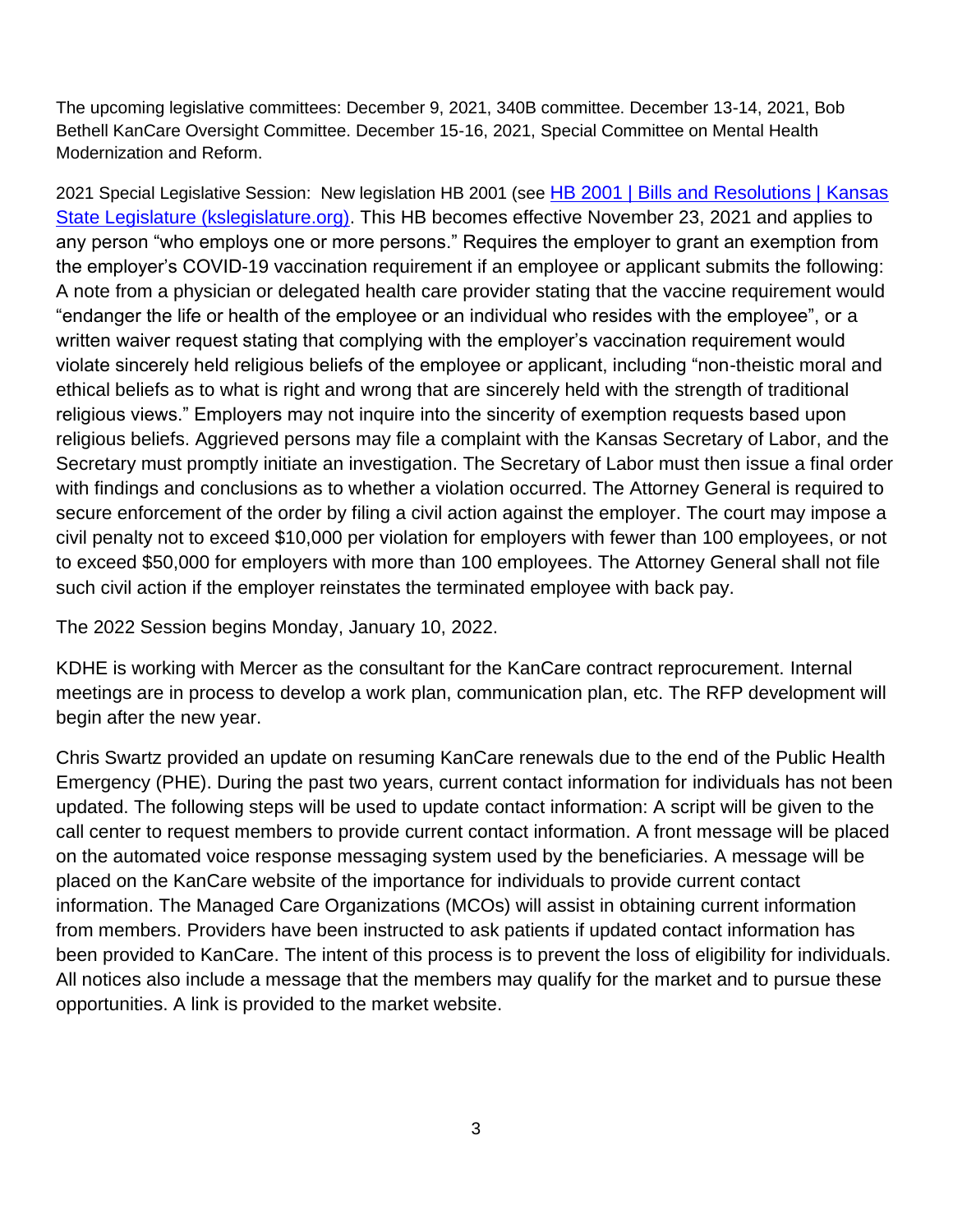## **KDADS Update – Janis DeBoer, Deputy Secretary, Kansas Department for Aging and Disability Services**

Janis DeBoer provided an update on priorities and issues. Narrative and spending plans submitted for CMS 10% FMAP Bump for Medicaid community-based services with a focus on HCBS and PACE programs. Plans submitted for SAMHSA Block Grant federal relief fund opportunities. The nursing facilities for mental health (NFMHs) Pre-Litigation settlement agreement signed. Planning and implementation associated with certified community behavioral health clinics (CCBHCs.) Workforce issues are being addressed, including at state hospitals. Management of Covid-related issues are ongoing.

Kansas has ten state-funded nursing facilities for mental health (NF-MH), serving around 600 persons. In August, the State announced a pre-litigation agreement with the Disability Rights Center or Kansas (DRC) and several national disability rights organizations in response to a demand letter issued in June 2020 to Secretary Lee Norman and Secretary Laura Howard. The demand letter alleged discrimination against persons with mental illness in violation of Title II of the Americans with Disabilities Act and other federal laws. Over the last 10 months, all involved parties have met to see if we could reach an amicable path to address the issues in the demand letter. The agreement focuses on enhancing informed choice and providing additional community options. The agreement provides for 3 outcomes with targeted goals for the next five years; and 8 practice improvements to be phased in over 8 years, with most completed in 1-5 years. The outcomes focus on diversion, reducing long-term average lengths of stay, and increasing the number of residents who are discharged and successfully remain in the community. The practice improvements are about informed choice, person-centered planning, a reformed PASSR process, employment, assertive community treatment and supported housing. Funding in the approved FY 22 budget and policies supported by the 2021 Legislature cover most elements of the Agreement. Bridge funding through some one-time federal block grants funds will be used to 'kick start' some elements. CCBHC implementation covers many elements in the future. The agreement requires no specific spending levels, allows for renegotiation/mediation if circumstances change. Parties agree not to initiate any class action litigation during the pendency of the Agreement.

KDADS took 22 adult care homes into receivership due to insolvency or because life-threatening or endangering conditions existed at the facilities. Of the 22 facilities in receivership; one facility remains and is on the market for sale.

Kansas has 325 Licensed Nursing Facilities with 97.5% Medicaid participation as of July 29, 2021. Janice reported a significant drop in nursing facility caseload attributed to COVID.

KDADS reported an uptick in enrollment for Frail Elderly (FE) and Physical Disability (PD) HCBS Waiver services. The PD Waiver continues to have a wait list.

In addition to the day-to-day management of the seven HCBS Waiver programs, KDADS will focus on the following initiatives during 2021:10% FMAP Enhancement Projects, Final Settings Rule Compliance, Brain Injury Waiver Policies, Autism Task Team, and Autism and SED Waiver Renewals (renews in 2022.)

KDADS is expected to draw down approximately \$80.3 million in additional federal match for Home and Community Based Services (HCBS) which must be reinvested in HCBS-related initiatives.

The HCBS Settings Final Rule defines the qualities of settings that are eligible to receive HCBS funding and was published in the Federal Register on January 16, 2014. The HCBS Settings are required to come into compliance by March 17, 2023.